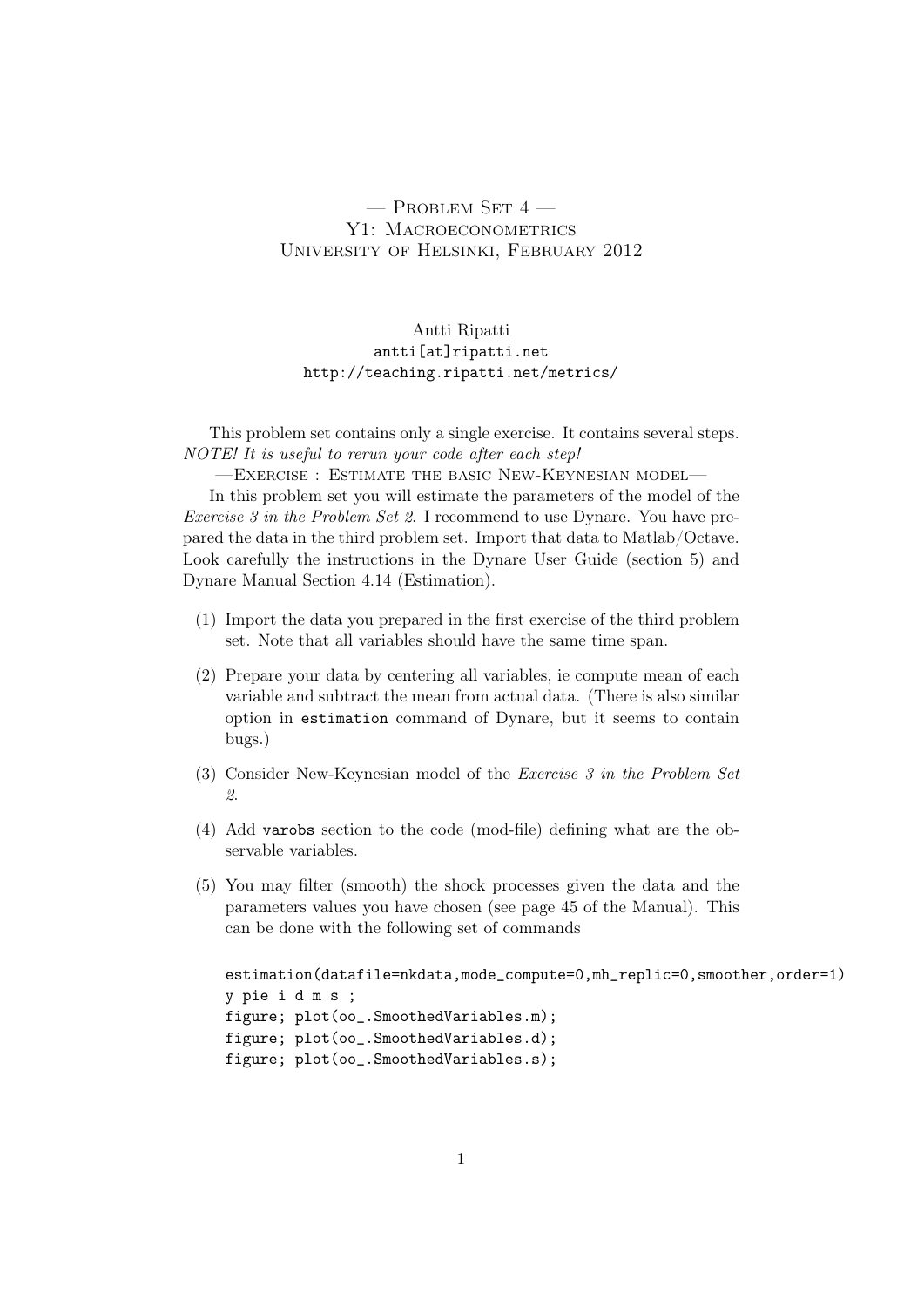(6) Try to estimate the parameters of the model by Maximum Likelihood. Note, that in Dynare you tell the initial values of the parameters to the optimizer (here csminwel) and possible bounds of the parameter values by the following command (this is an example)

estimated\_params; beta, 0.99, 0.00001, 0.999999; std eps\_d, 0.1; end;

This also tells what are the parameters to be estimated! Useful options of the estimation command are the following

```
estimation(datafile=nkdata, order=1, prefilter=1, mode_check)
y pie i d m s;
```
You probably will end up to the situation when (minus log) Hessian is not positive definite. This typically results from lack of identification (of parameter(s)). Try to estimate a subset of parameters. What are the ones you are able to estimate.

(7) Turn to Bayesian estimation. Add estimated\_params section to the code. This section defines prior distribution of the parameters.

Note the following ranges of parameters  $0 < \beta < 1$ ,  $\lambda > 0$ ,  $\phi_{\pi} > 1$ ,  $\phi_u > 0, 0 < \rho_d, \rho_m, \rho_s < 1, \sigma > 0$  in choosing the prior distribution. Standard errors are, of course, positive.

The same estimation command options as in the previous set applies here too. Look carefully the plots of the prior distribution. Are they sensible (regarding, for example, the above ranges)!?

Once you are happy with the priors, check the identification by the Dynare command

identification; The details of the command may be found from the document: https://www.ifk-cfs.de/fileadmin/downloads/events/ conferences/monfispol2011/RATTO\_IdentifFinal.pdf.

(8) Next starts the *debugging sequence*<sup>1</sup>! This means that lot of problems arrive. You may try the following options of the estimate command: estimation(datafile=nkdata, prior\_plot=1, mh\_jscale = 0.2, mode\_compute=4, mode\_check, mh\_replic=1000,smoother,order=1) y pie i d m s ;

It is likely that you end up very bad local extrema, where the (minus) Hessian is not positive definite. This is bad situation. Try to use other initial values (for example, those that you calibrated in the problem

 $1^1$ Programming always involves debugging. Modeling involves too.